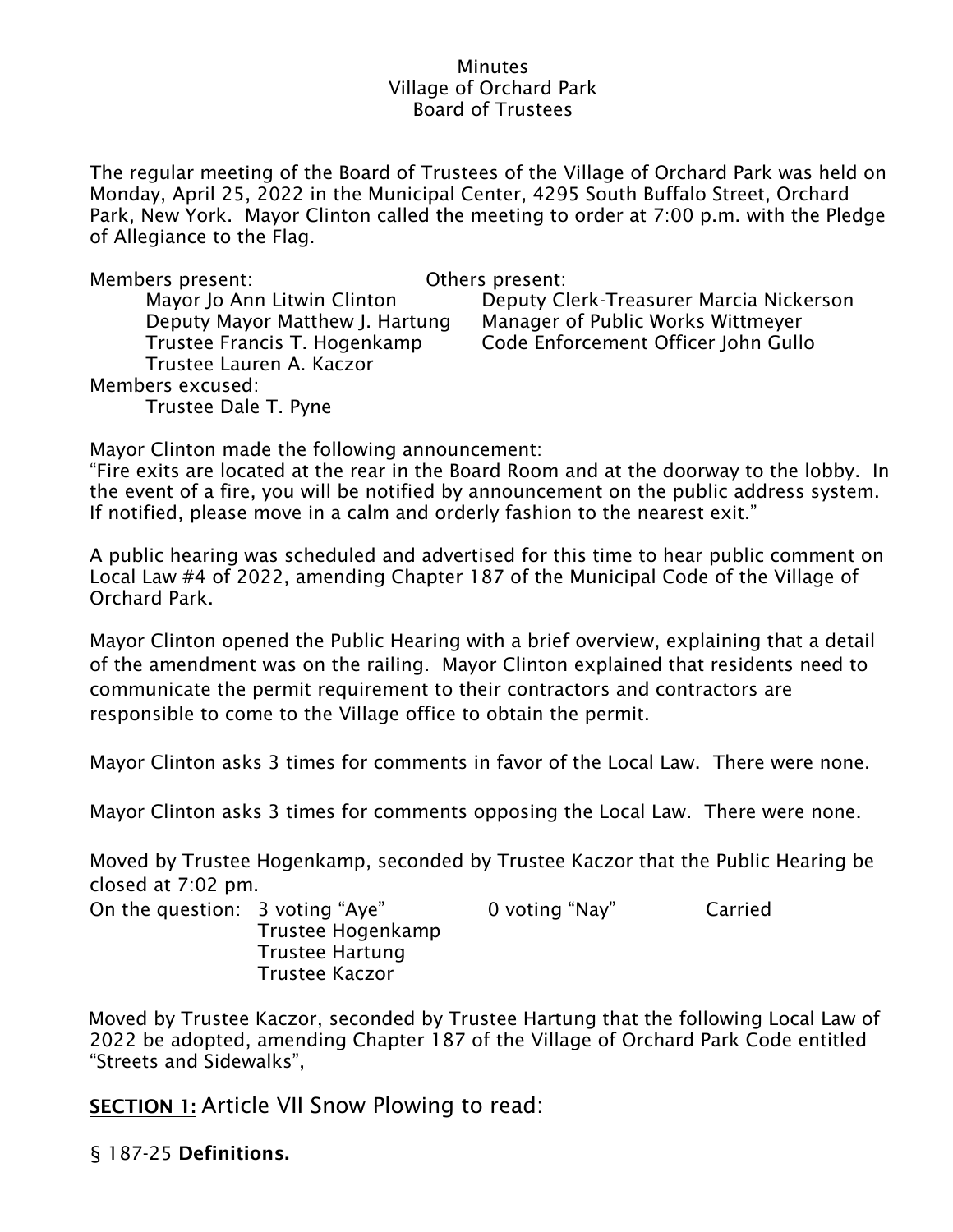As used in this article, the following terms shall have the meanings indicated: **[VEHICLE](https://ecode360.com/36105770#36105770)**

Any vehicle, as defined in the Vehicle and Traffic Law of the State of New York, licensed to operate on the highways of the State of New York and used to plow snow; but the term shall not include a vehicle used solely by a person, firm or corporation to plow snow within the confines of his or its own property, whether owned or leased or for no consideration.

# § [187-26](https://ecode360.com/13952589?highlight=snow%20plowing&searchId=4570939250775856#36105771) **[Permit required.](https://ecode360.com/13952589?highlight=snow%20plowing&searchId=4570939250775856#36105771)**

No person, firm or corporation shall plow snow or cause or allow same to be plowed by the use of any vehicle within the Village of Orchard Park unless a permit therefor as hereinafter prescribed, issued by the Village Code Enforcement Officer of the Village of Orchard Park, is in full force and effect and such permit is prominently displayed by affixing to the vehicle so as to be readily visible from the exterior thereof.

# § [187-26.1](https://ecode360.com/13952589?highlight=snow%20plowing&searchId=4570939250775856#36105772) **[Permit application, fee and conditions.](https://ecode360.com/13952589?highlight=snow%20plowing&searchId=4570939250775856#36105772)**

**[A.](https://ecode360.com/36105773#36105773)** Application for such permit shall be made to the Code Enforcement Officer of Orchard Park by the owner of the vehicle, in writing, upon forms to be furnished by said Code Enforcement Officer, which forms shall contain the owner's name and address, the vehicle identification number, the New York State license number attached thereto and such additional information as the Code Enforcement Officer shall require. The Village Code Enforcement Officer may require such documents and information as may be reasonably necessary to verify the facts stated in such application.

**[B.](https://ecode360.com/36105774#36105774)** The applicant shall, at the time of the filing of his application, pay a permit fee per the schedule of fees.

**[C.](https://ecode360.com/36105775#36105775)** If such application or applications shall be approved by the Code Enforcement Officer, a permit shall be issued by the Code Enforcement Officer to the applicant.

**[D.](https://ecode360.com/36105776#36105776)** Such permit shall commence July 1 and expire June 30 in each year and shall be in such form as the Village Code Enforcement Officer shall prescribe.

**[E.](https://ecode360.com/36105777#36105777)** Such permit shall not be transferable to another owner.

## § [187-26.2](https://ecode360.com/13952589?highlight=snow%20plowing&searchId=4570939250775856#36105778) **[Interference with public thoroughfares prohibited.](https://ecode360.com/13952589?highlight=snow%20plowing&searchId=4570939250775856#36105778)**

No person shall plow, shovel, sweep or pile snow, ice or other materials in or beyond the right-of-way of any street, public highway, or sidewalk, or place snow on any Villageowned property, or cause such to be done so as to interfere with the safety and convenience of public travel.

## § [187-26.3](https://ecode360.com/13952589?highlight=snow%20plowing&searchId=4570939250775856#36105779) **[Enforcement.](https://ecode360.com/13952589?highlight=snow%20plowing&searchId=4570939250775856#36105779)**

This article shall be enforced by the members of the Orchard Park Police Department, the Manager of Public Works of the Village of Orchard Park, Code Enforcement Officer and such other persons as he shall designate.

## § [187-26.4](https://ecode360.com/13952589?highlight=snow%20plowing&searchId=4570939250775856#36105780) **[Revocation of permit; penalties.](https://ecode360.com/13952589?highlight=snow%20plowing&searchId=4570939250775856#36105780)**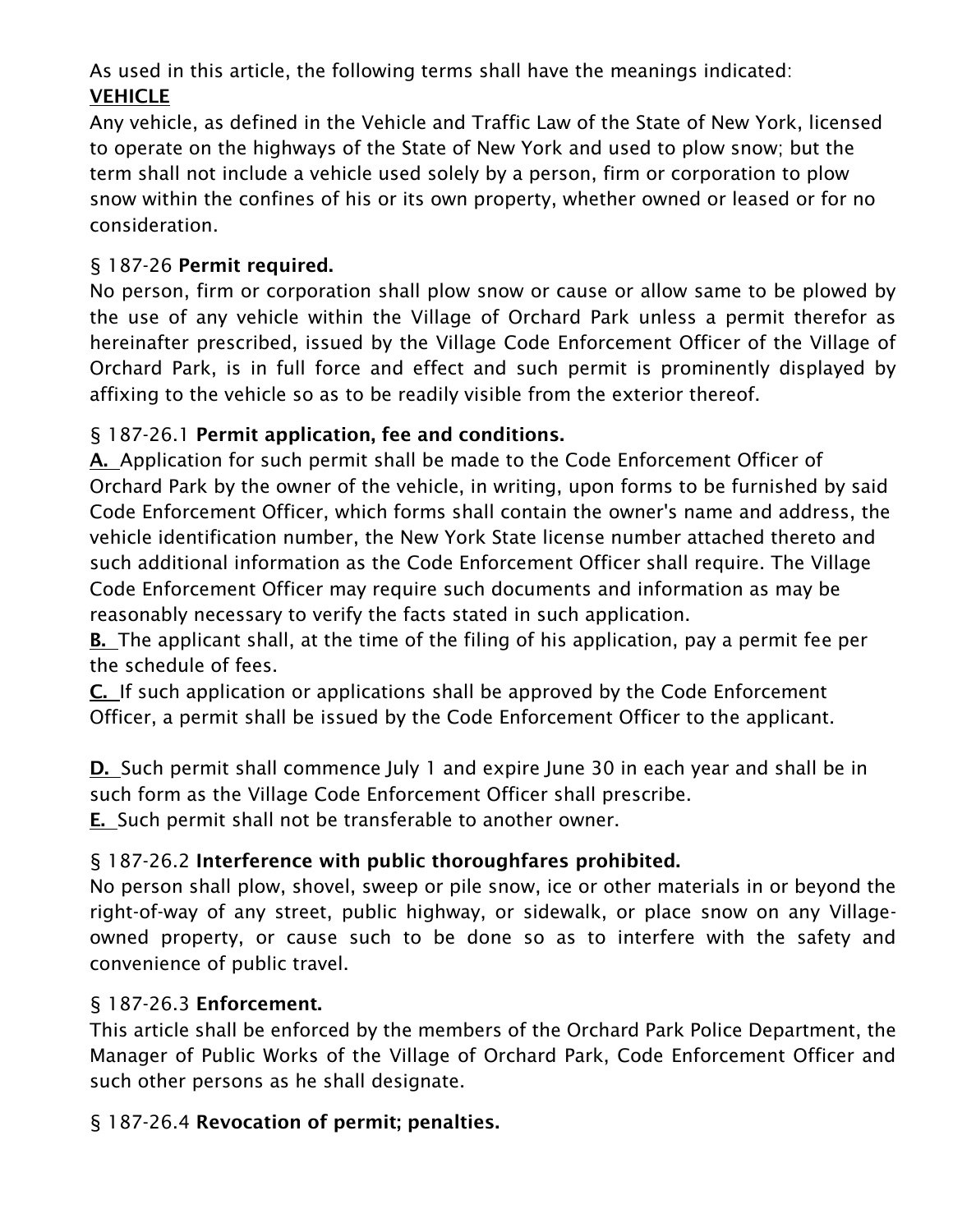**[A.](https://ecode360.com/36105781#36105781)** The Village Board may revoke the permit granted to any person, firm or corporation under the authority of this article or any law, ordinance, rule or regulation relating to snowplowing or snow removal.

**[B.](https://ecode360.com/36105782#36105782)** In addition to any other penalties that may be invoked under this article, any person, firm or corporation violating any of the provisions of this article shall, upon conviction thereof, be punishable as provided in Chapter **[1](https://ecode360.com/13994864#13994864)**, General Provisions, Article **[III](https://ecode360.com/11454123#11454123)**, General Penalty, of the Code of the Village of Orchard Park.

**[C.](https://ecode360.com/36105783#36105783)** Any person who takes part in or assists in any violation of this article shall also be subject to the penalties provided herein.

# § [187-26.5](https://ecode360.com/13952589?highlight=snow%20plowing&searchId=4570939250775856#36105784) **[Failure to comply; enforcement procedures.](https://ecode360.com/13952589?highlight=snow%20plowing&searchId=4570939250775856#36105784)**

If such owner or occupant fails, neglects or refuses to so comply within 24 hours of the date of notice, the Director of Public Works shall cause removal of snow. In any such case, the owner or occupant of such real property shall pay to the Village all costs in connection with such removal per the schedule of fees. Upon failure of such owner or occupant to pay such costs, the Village Clerk-Treasurer shall report same to the Board of Trustees, who shall certify such costs to the Assessor, and thereupon such costs shall become a lien upon the real property involved and shall be added to and become a part of the taxes next to be assessed and levied upon such real property and shall bear interest at the same rate as and be collected and enforced in the same manner as taxes.

| <b>SECTION 2:</b> | <b>EFFECTIVE DATE: This local law shall take effect immediately upon filing</b> |                |         |  |
|-------------------|---------------------------------------------------------------------------------|----------------|---------|--|
|                   | with the Secretary of State.                                                    |                |         |  |
|                   | On the question: 3 voting "Aye"<br>Trustee Hogenkamp                            | 0 voting "Nay" | Carried |  |
|                   | <b>Trustee Hartung</b><br><b>Trustee Kaczor</b>                                 |                |         |  |

A public hearing was scheduled and advertised for this time to hear public comment on a Special Use permit to operate a Bed and Breakfast at 32 South Davis Street.

Mayor Clinton opened the Public Hearing at 7:04 pm and invited a representative present to give an explanation of the request.

Ryan Brown, one of the owners, spoke.

- He explained that he has completed a lot of research on this type of rental.
- He gave a brief history on his experience in the Village and how quiet the neighborhood is and that safety is major concern especially because there is a school directly across the street.
- He has spoken to the neighbors and have provided his contact information in case there are any issues.
- They are only going to accept verified renters from Airbnb which means they have had a background check.
- They will check the reviews of potential renter and therefore not accept a firsttime renter.
- They have cameras installed so they will know how many people are coming in and out of the house.
- They will have a noise sensor in place on the property.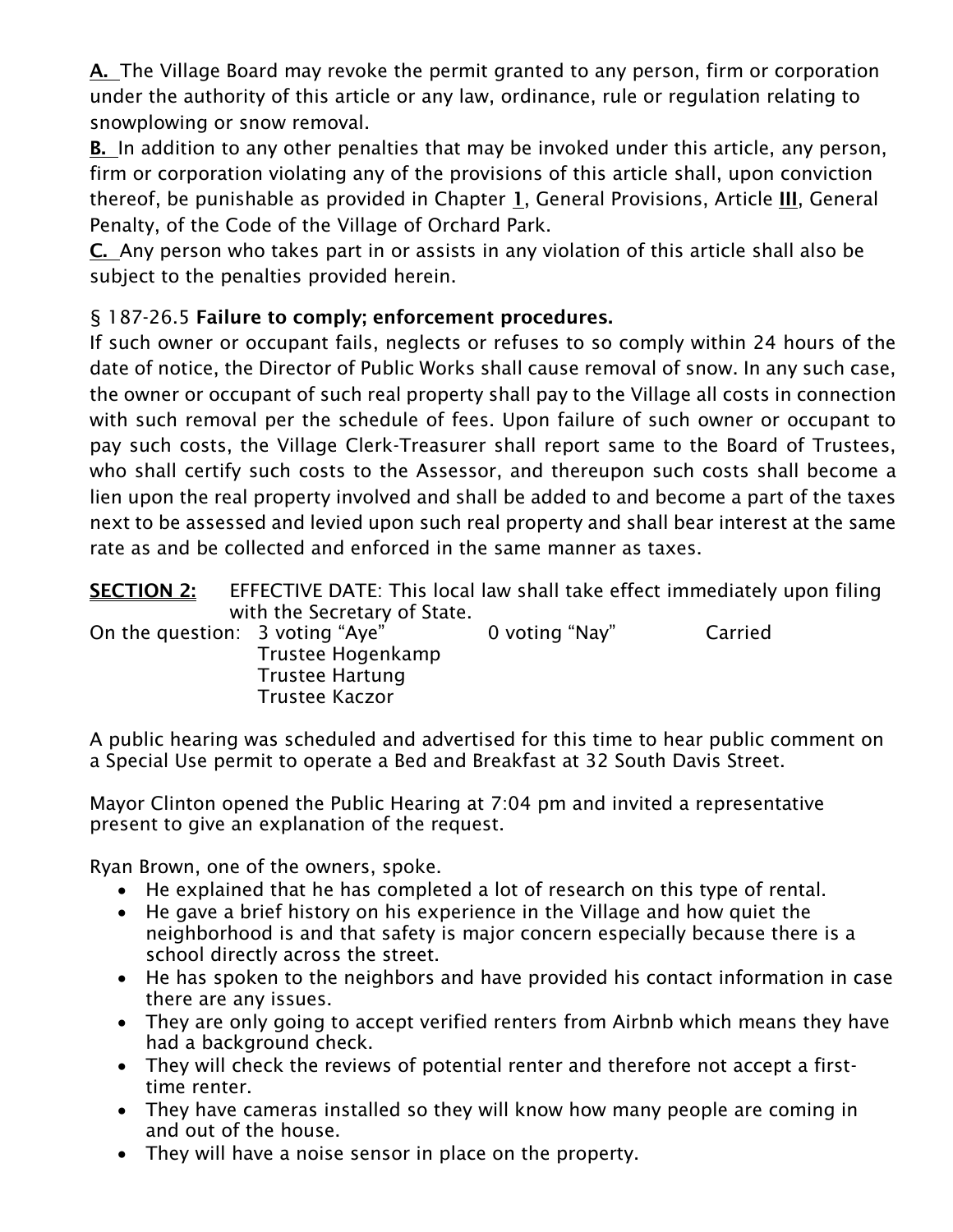- The minimum stay will be 2 nights.
- They will ask questions of a potential renter.
- They live next door and will be able to address any issues immediately.
- They have the appropriate insurance in place including liability and situational insurance.

The Village Board was given an opportunity to ask questions of the petitioner.

• Deputy Mayor Hartung commented that there are letters in support of the project in the submission packet for this Special Use permit.

Mayor Clinton asks 3 times for comments in favor of the Special Use Request. There were none.

Mayor Clinton asks 3 times for comments opposing the Special Use Request. There were none.

Moved by Trustee Hartung, seconded by Trustee Hogenkamp that the Public Hearing be closed at 7:10 p.m.

On the question: 3 voting "Aye" 0 voting "Nay" Carried Trustee Hogenkamp Trustee Hartung Trustee Kaczor

Moved by Trustee Hogenkamp, seconded by Trustee Kaczor to authorize the Special Use Permit to operate a Bed and Breakfast at 32 South Davis Street in the Village of Orchard Park.

On the question: 3 voting "Aye" 0 voting "Nay" Carried Trustee Hogenkamp Trustee Hartung Trustee Kaczor

Moved by Trustee Kaczor, seconded by Trustee Hogenkamp to accept the minutes of April 11, 2022 as presented.

| On the question: 3 voting "Aye" |                        | 0 voting "Nay" | Carried |
|---------------------------------|------------------------|----------------|---------|
|                                 | Trustee Hogenkamp      |                |         |
|                                 | <b>Trustee Hartung</b> |                |         |
|                                 | <b>Trustee Kaczor</b>  |                |         |

Moved by Trustee Hartung, seconded by Trustee Hogenkamp that the vouchers numbering 4601to 4628 in Batch #146 of fiscal year 2021-2022 in the amount of \$67,257.99 be paid as presented.

| On the question: 3 voting "Aye" |                        | 0 voting "Nay" | Carried |
|---------------------------------|------------------------|----------------|---------|
|                                 | Trustee Hogenkamp      |                |         |
|                                 | <b>Trustee Hartung</b> |                |         |
|                                 | Trustee Kaczor         |                |         |

Comments from the floor of items not on the agenda.

• Paula Gorman (170 Thorn Ave) spoke regarding the Orchard Park Schools capital project.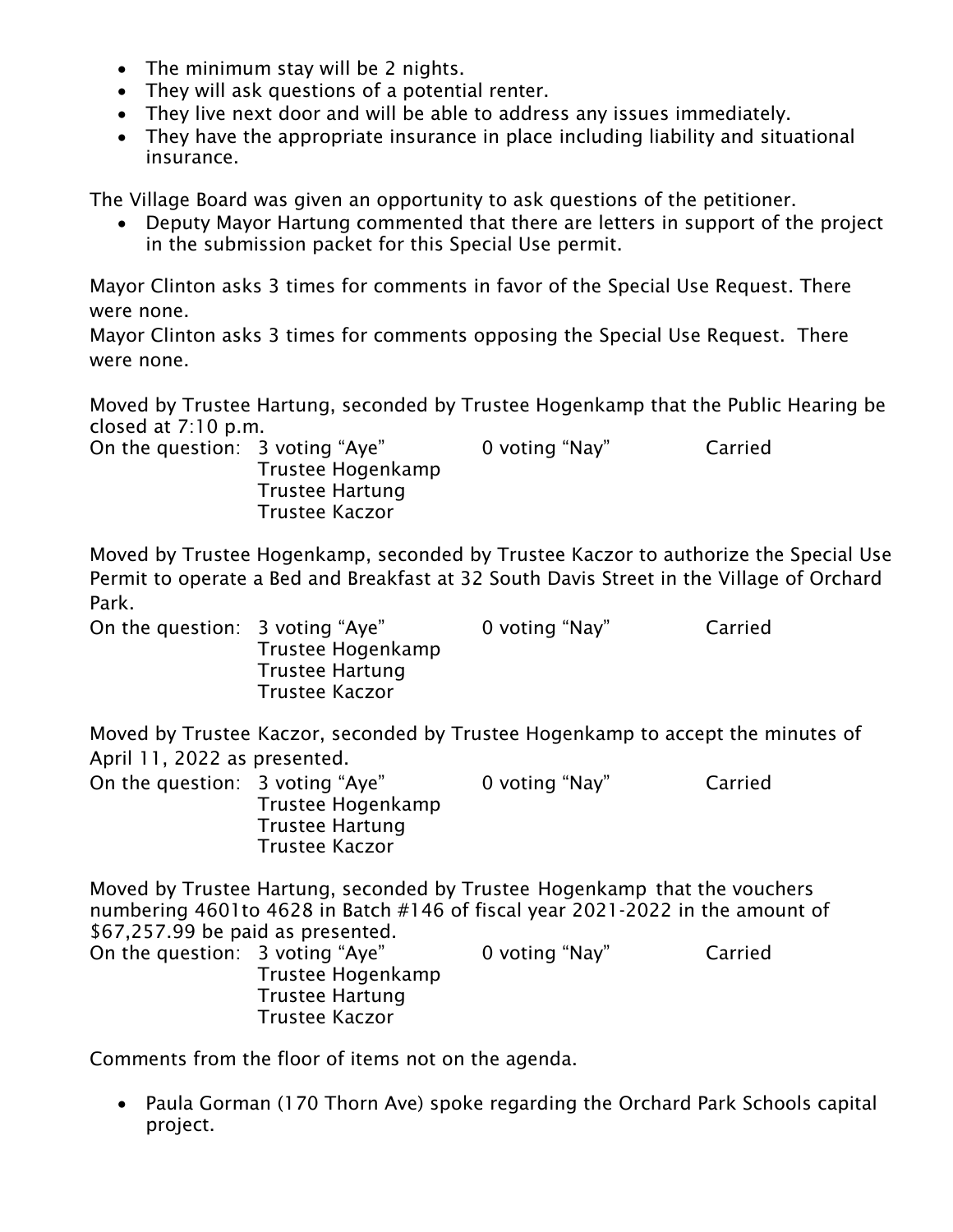- She lives on the property next to the soccer field of the Middle School property.
- Serious concerns regarding the traffic, noise, lights, safety, as well as drainage from the parking lot and the road.
- A group of residents from Thorn Ave have met with the school twice with school officials. They do not feel there are any solutions being presented for those being impacted the most.
- It seems as though studies are not required until after the project is approved. The fear is once it is approved there will not be anything the residents can do.
- The residents support the project overall but have concerns about the road leading to Thorn Ave and the proposed parking lot.

Mayor Clinton mentioned that representatives from the school have been invited to the next Village Board Meeting on May 9, 2022 at 7 pm. Residents are invited.

Reports:

- Code Enforcement Officer John Gullo commented that Building and Safety Month is May. It is an international campaign to raise awareness about building safety. The website for more information is iccsafe.org
- Manager of Public Works Wittmeyer reported that he has been in contact with the Project Manager from National Fuel Gas. Their contractor will begin restoration along E. Quaker as soon as topsoil is available.
- **•** Trustee Kaczor had nothing to report.
- Deputy Mayor Hartung clarified the At Your Door home collection service. Residents can use the service to dispose of paints, garden chemicals, household cleaners and electronics appropriately. This service is free. Residents need to call 1-800-449-7587 or go to the website: [www.wmatyourdoor.com](http://www.wmatyourdoor.com/) to schedule the pick-up and for any further details.
- Trustee Hogenkamp reported that he is the liaison to the Rails to Trails and the project is moving forward as their contractor is removing the ties in an orderly fashion. They are also removing brush and doing other clean up.
- Deputy Clerk-Treasurer Nickerson had nothing to report.
- Mayor Clinton reported that Erie County has a Storefront Revitalization Program. The program is for approximately 250 eligible small businesses to receive up to \$40,000 in grant money to make improvements and upgrades to their exterior facades. The program includes architects and construction companies to design and complete work at selected businesses. If selected, a qualifying business would receive façade upgrades, and the county would fund the design and construction costs. If you are interested, contact Legislator John Mills at 716-858- 8850 or John.Mills@erie.gov

Moved by Trustee Kaczor, seconded by Trustee Hartung that the Village of Orchard Park Code, Chapter A232, fees, be amended as follows, adding: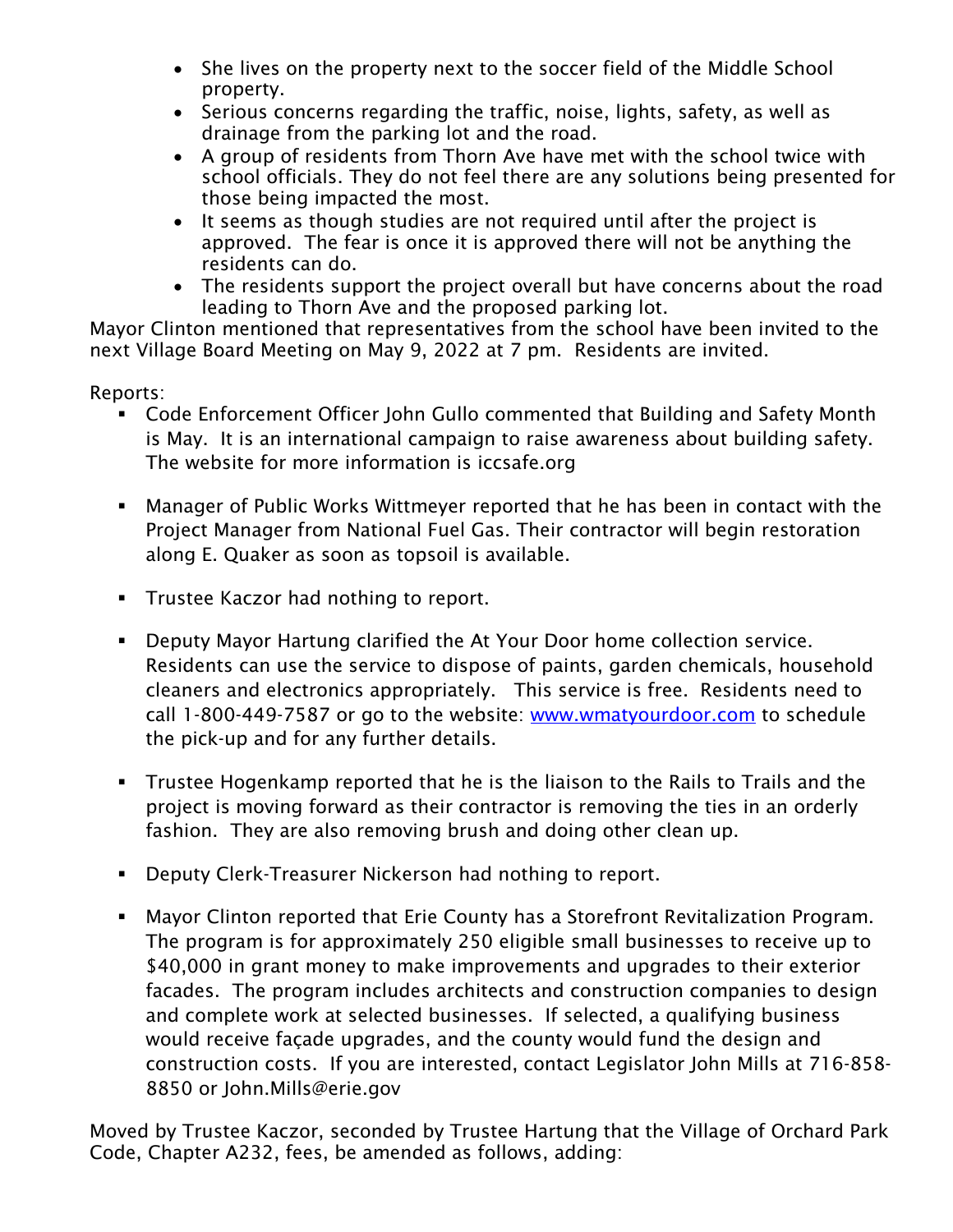Snow Plow Permit 315 per vehicle

| On the question: 3 voting "Aye"                                                                                                                                                                                                                                                                    | Trustee Hogenkamp<br><b>Trustee Hartung</b><br><b>Trustee Kaczor</b>                                                                                                                                                                                                                                                                                                                            | 0 voting "Nay" | Carried |  |
|----------------------------------------------------------------------------------------------------------------------------------------------------------------------------------------------------------------------------------------------------------------------------------------------------|-------------------------------------------------------------------------------------------------------------------------------------------------------------------------------------------------------------------------------------------------------------------------------------------------------------------------------------------------------------------------------------------------|----------------|---------|--|
| On the question: 3 voting "Aye"                                                                                                                                                                                                                                                                    | Moved by Trustee Hogenkamp, seconded by Trustee Hartung that the budget for the<br>fiscal year 2022-2023 be adopted as presented.<br>Trustee Hogenkamp<br><b>Trustee Hartung</b><br><b>Trustee Kaczor</b>                                                                                                                                                                                       | 0 voting "Nay" | Carried |  |
|                                                                                                                                                                                                                                                                                                    | Moved by Trustee Hogenkamp, seconded by Trustee Kaczor that Mayor Clinton be<br>authorized to sign a Special Events Contract with the Orchard Park Little League to<br>organize a parade on Village Streets on May 14, 2022.<br>On the question: 3 voting "Aye"<br>Trustee Hogenkamp<br><b>Trustee Hartung</b><br><b>Trustee Kaczor</b>                                                         | 0 voting "Nay" | Carried |  |
| On the question: 3 voting "Aye"                                                                                                                                                                                                                                                                    | Moved by Trustee Kaczor, seconded by Trustee Hartung that a public hearing be<br>scheduled for Monday, May 23, 2022 at 7:00 pm to hear public comment on the MS4<br>(Municipal Separate Storm Sewer Systems) Annual Report. The report will be available for<br>review May 16, 2022 in the Orchard Park Village Office.<br>Trustee Hogenkamp<br><b>Trustee Hartung</b><br><b>Trustee Kaczor</b> | 0 voting "Nay" | Carried |  |
| Moved by Trustee Kaczor, seconded by Trustee Hartung that members of the Village be<br>authorized to attend a Western New York Regional Training by the New York State<br>Conference of Mayors, in Ellicottville, May 18-19. All expenses incidental to the training<br>to be paid by the Village. |                                                                                                                                                                                                                                                                                                                                                                                                 |                |         |  |
| On the question: 3 voting "Aye"                                                                                                                                                                                                                                                                    | Trustee Hogenkamp<br><b>Trustee Hartung</b><br><b>Trustee Kaczor</b>                                                                                                                                                                                                                                                                                                                            | 0 voting "Nay" | Carried |  |
| Moved by Trustee Kaczor, seconded by Trustee Hartung that a representative of the<br>Village be authorized to attend NYCOM's Community Revitalization Conference in<br>Syracuse, June 8-9, 2022. All expenses incidental to the conference to be paid by the                                       |                                                                                                                                                                                                                                                                                                                                                                                                 |                |         |  |

Village. On the question: 3 voting "Aye" 0 voting "Nay" Carried Trustee Hogenkamp Trustee Hartung Trustee Kaczor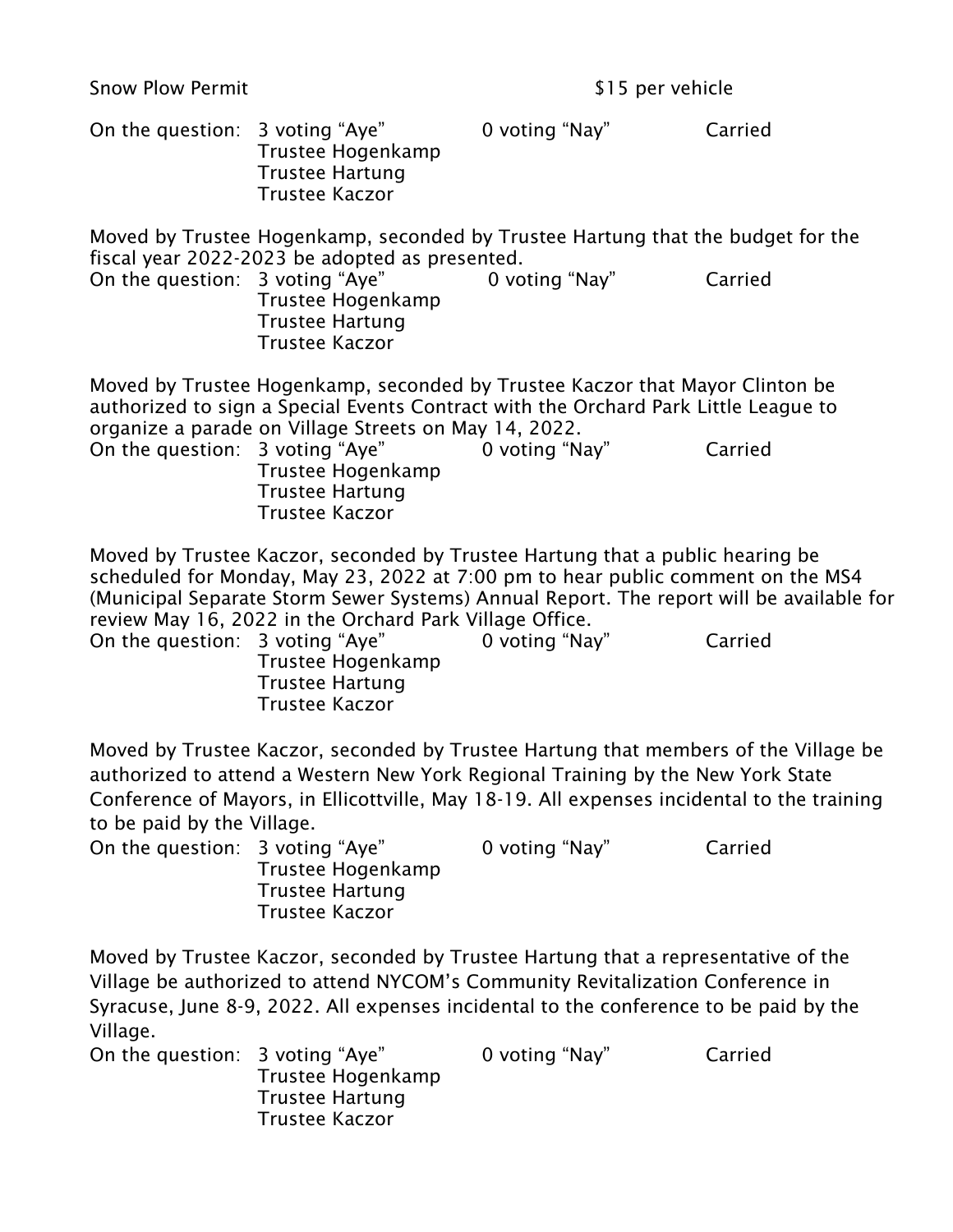Moved by Trustee Hartung, seconded by Trustee Hogenkamp that the following budget adjustments be authorized for the fiscal year 2021-2022: Increase budget for

| • Board of Trustees Contractual expense by |                                                        |                | \$<br>500.00   |
|--------------------------------------------|--------------------------------------------------------|----------------|----------------|
| $\bullet$                                  | Transfer to Public Improvement reserve from Capital    |                | \$18,952.06    |
| $\bullet$                                  | Source of Water Supply expenses by                     |                | \$41,000.00    |
| $\bullet$                                  | Metered Water Supply revenues by                       |                | \$41,000.00    |
| $\bullet$                                  | Fiscal Agent Fees expense by                           |                | \$<br>40.00    |
|                                            | Central Garage Computer expense by                     |                | \$<br>175.00   |
| $\bullet$                                  | Street Maintenance gas and oil expense by              |                | \$<br>1,500.00 |
| $\bullet$                                  | Create a Budget for a new Capital Project              |                |                |
|                                            | Waterline Replacement Allen/Argyle for                 |                | \$66,347.17    |
| Decrease budget for                        |                                                        |                |                |
|                                            | • Clerk-Treasurer Travel expense by                    |                | \$<br>500.00   |
| $\bullet$                                  | Carrow St Waterline expense by                         |                | \$33,173.59    |
| $\bullet$                                  | Lockwood Ln Waterline expense by                       |                | \$33,173.58    |
| $\bullet$                                  | Sensory Crosswalk expense by                           |                | \$18,952.06    |
| Salt expense by                            |                                                        |                | \$<br>1,715.00 |
| On the question: 3 voting "Aye"            | Trustee Hogenkamp<br>Trustee Hartung<br>Trustee Kaczor | 0 voting "Nay" | Carried        |

Moved by Trustee Hogenkamp, seconded by Trustee Kaczor that the following be declared surplus and Manager of Public Works Wittmeyer be authorized to sell them at auction:

- Plate Tamper
- 2 chop saws
- Sweeper for the John Deere tractor
- lib crane
- Pipe chain cutter
- Walk behind road saw

On the question: 3 voting "Aye" 0 voting "Nay" Carried Trustee Hogenkamp Trustee Hartung Trustee Kaczor

Moved by Trustee Kaczor, seconded by Trustee Hartung that

Whereas, the Village of Orchard Park, NY is committed to recognizing that our growth and strength depends on the safety and essential role our homes, buildings and infrastructure play, both in everyday life and when disasters strike, and;

Whereas, our confidence in the resilience of these buildings that make up our community is achieved through the devotion of vigilant guardians––building safety and fire prevention officials, architects, engineers, builders, tradespeople, design